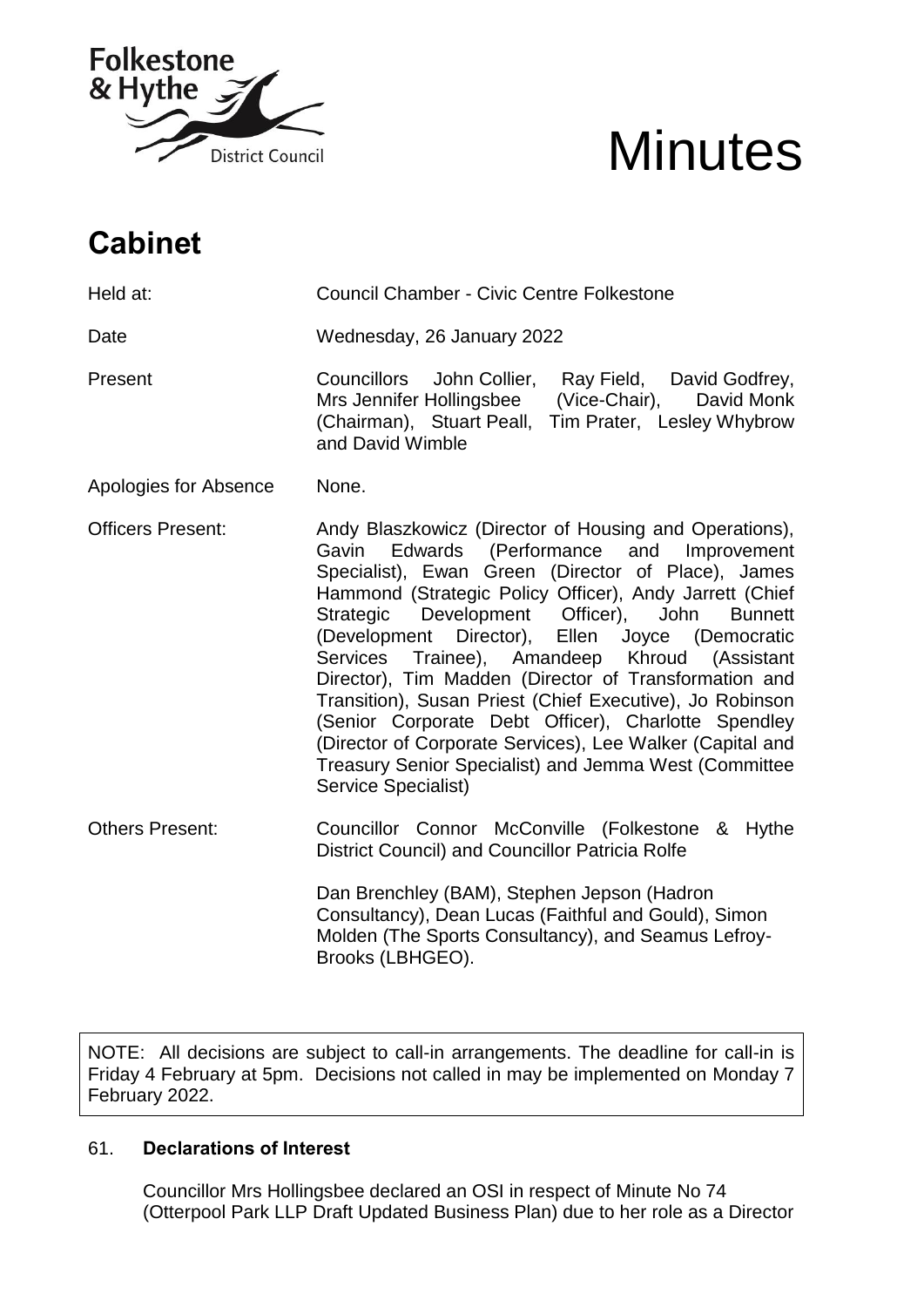of the Board. She indicated that she would move to the public gallery during consideration of the report, and would not participate in the debate or vote.

#### 62. **Minutes**

The minutes of the meeting held on 15 December 2021 were submitted, approved and signed by the Leader.

# 63. **General Fund Capital Programme Budget Monitoring 2021/22**

The monitoring report provided an updated projection of the current financial position for the General Fund capital programme profiled for 2021/22, based on expenditure to 30 November 2021, and identified variances compared to the latest approved budget.

Proposed by Councillor Monk, Seconded by Councillor Collier; and

# **RESOLVED:**

# **1. That report C/21/60 be received and noted.**

(Voting figures: 9 for, 0 against, 0 abstentions).

# **REASONS FOR DECISION:**

Cabinet is asked to agree the recommendations because it needs to be kept informed of the General Fund capital programme position and take appropriate action to deal with any variance from the approved budget.

### 64. **General Fund Revenue Budget Monitoring - 3rd Quarter 2021/22**

The monitoring report provided a projection of the end of year financial position of the General Fund revenue budget, based on expenditure to the 30 November 2021.

Proposed by Councillor Monk, Seconded by Councillor Collier; and

# **RESOLVED:**

# **1. That report C/21/65 be received and noted.**

(Voting figures: 9 for, 0 against, 0 abstentions).

### **REASONS FOR DECISION:**

Cabinet was asked to agree the recommendations because it needs to be informed of the council's General Fund revenue budget position and take appropriate action to deal with any variance from the approved budget.

### 65. **HRA Budget Monitoring Quarter 3**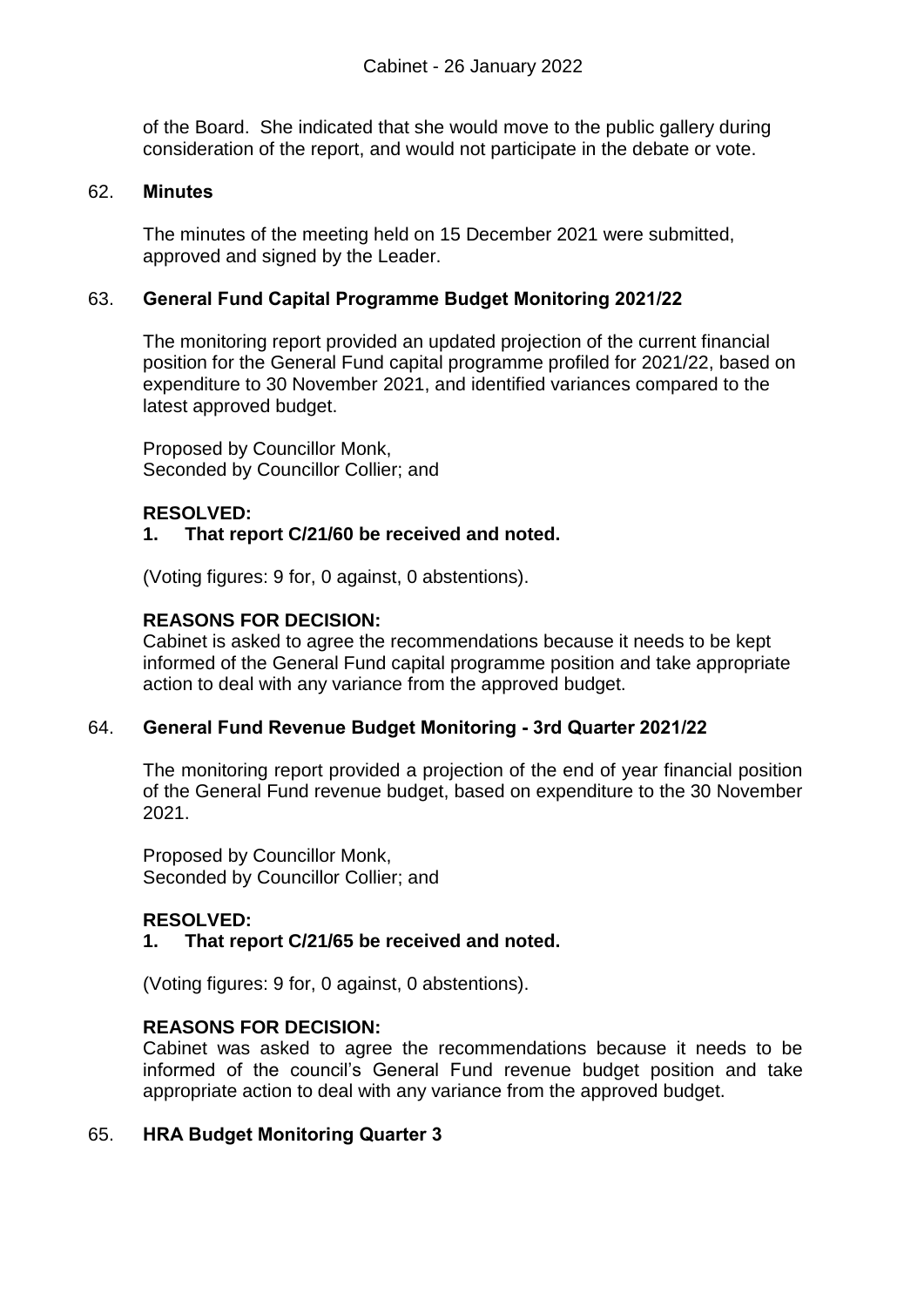The monitoring report provided a projection of the end of year financial position for the Housing Revenue Account (HRA) revenue expenditure and HRA capital programme based on net expenditure to 30 November 2021.

Proposed by Councillor Godfrey, Seconded by Councillor Peall; and

# **RESOLVED:**

# **1. That Report C/21/62 be received and noted.**

(Voting figures: 9 for, 0 against, 0 abstentions).

# **REASONS FOR DECISION:**

Cabinet is asked to agree the recommendations because Cabinet needs to be kept informed of the Housing Revenue Account position and take appropriate action to deal with any variance from the approved budget and be informed of the final 2021/22 position.

# 66. **Draft Housing Revenue Account Revenue and Capital Original Budget 2022/23**

The report set out the Housing Revenue Account Revenue and Capital Budget for 2022/23 and proposed an increase in weekly rents and an increase in service charges for 2022/23.

Proposed by Councillor Godfrey, Seconded by Councillor Mrs Hollingsbee; and

### **RESOLVED:**

- **1. That report C/21/66 be received and noted.**
- **2. That the Housing Revenue Account Budget for 2022/23 be recommended to full Council. (Refer to paragraph 2.1 and Appendix 1).**
- **3. That the increase in rents of dwellings within the HRA on average by £3.52 per week, representing a 4.1% increase with effect from 4 April 2022 be recommended to Full Council (Refer to paragraph 3.2).**
- **4. That the increase in service charges be recommended to Full Council. (Refer to section 3.5).**
- **5. That the Housing Revenue Account Capital Programme budget 2022/23 be approved. (Refer to paragraph 4.1 and Appendix 2).**

(Voting figures: 9 for, 0 against, 0 abstentions).

# **REASONS FOR DECISION:**

Cabinet is requested to agree the recommendations as the Local Government Housing Act 1989 requires the Council, as a Local Housing Authority, to keep a separate Housing Revenue Account and to produce estimates to ensure that the account does not go into deficit. The authority also has a duty to set and approve rents in accordance with government guidelines that are outlined in the self-financing determination. The Constitution requires that the annual Budget and any variations to the Budget are approved by Council.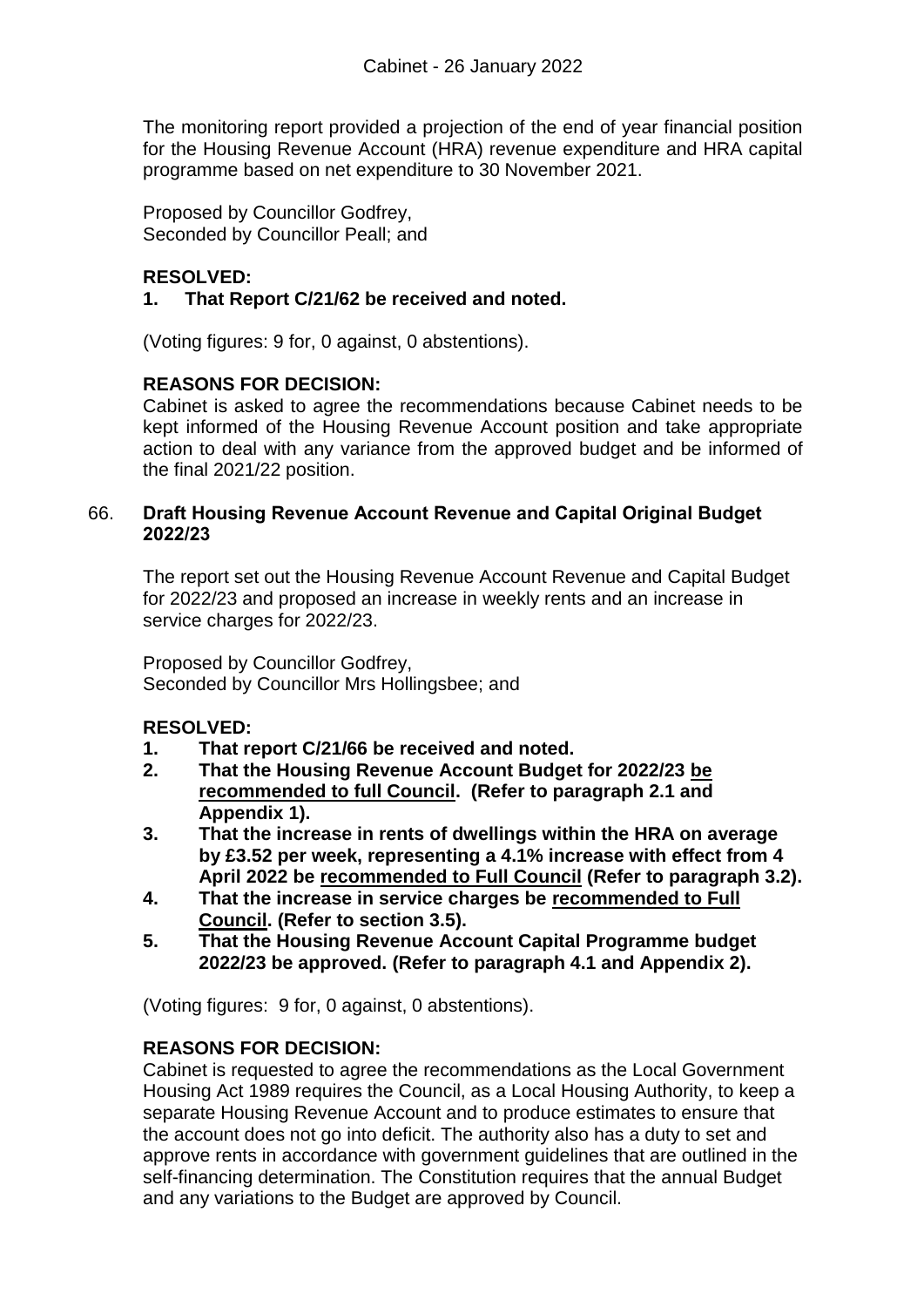# 67. **Detailed Draft General Fund Budget 2022/23**

The report set out the Council's Draft General Fund budget for 2022/23.

Proposed by Councillor Monk, Seconded by Councillor Mrs Hollingsbee; and

# **RESOLVED:**

- **1. That report C/21/67 be received and noted.**
- **2. That the budget estimates, as detailed in the report, be approved as the basis for preparing the final 2022/23 budget and Council Tax recommendations for approval by Full Council in February 2022.**

(Voting figures: 7 for, 0 against, 2 abstentions).

### **REASONS FOR DECISION:**

Cabinet is asked to agree the recommendations because they form part of the budget-setting process which will culminate in Full Council approving the budget and council tax for 2022/23 on 23 February 2022, in accordance with the Local Government Finance Act 1992.

#### 68. **Treasury Management Strategy Statement for 2022/23 and Treasury Management Monitoring Report 2021/22**

The report set out the proposed strategy for Treasury Management for 2022/23 including Treasury Management Prudential Indicators. The report also provided an update on the council's Treasury Management activities that have taken place during 2021/22 against the agreed strategy for the year.

Proposed by Councillor Monk, Seconded by Councillor Peall; and

### **RESOLVED:**

- **1. That report C/21/61 be received and noted.**
- **2. That the strategy for Treasury Management in 2022/23 as set out in the report be adopted.**
- **3. That the Treasury Management Prudential Indicators for 2022/23 be approved, as set out in the report.**

(Voting figures: 9 for, 0 against, 0 abstentions).

### **REASONS FOR DECISION:**

Cabinet is asked to agree the recommendations because:-

- a) The Council must have regard to CIPFA's Code of Practice for Treasury Management in the Public Services when carrying out its duties under Part 1 of the Local Government Act 2003, including approving an annual Treasury Management Strategy Statement in advance of the financial year.
- b) The Council's Financial Procedure Rules require an annual plan and strategy for treasury management to be approved in advance of the financial year.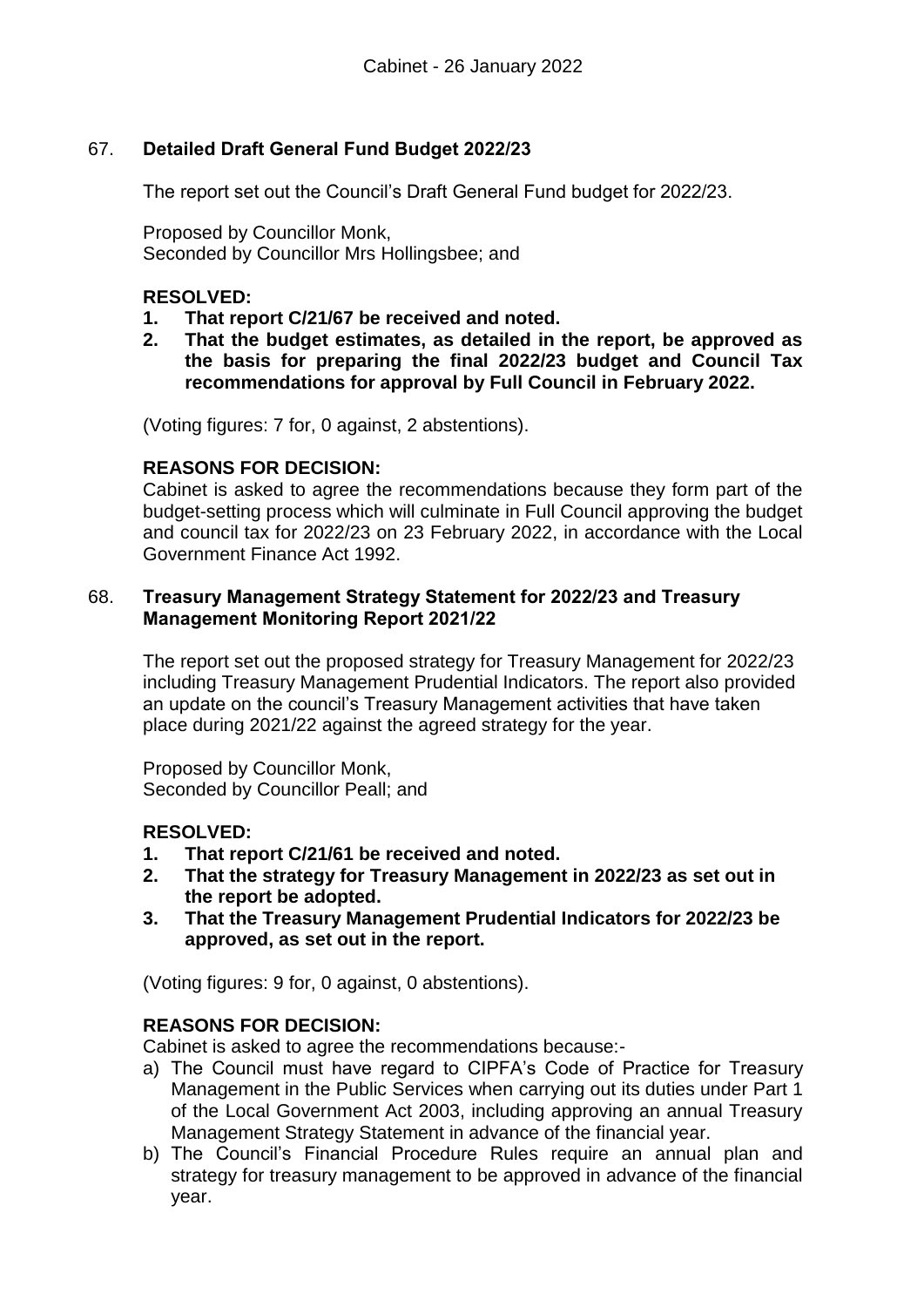c) Both the CIPFA Code of Practice on Treasury Management and the Council's Financial Procedure Rules require Members to receive a report on the Council's treasury management activities during the year.

# 69. **Folkestone and Hythe District Discretionary Covid-19 Additional Relief Fund**

The report set out proposals for how Folkestone & Hythe District Council will use government funding awarded through Covid-19 Additional Relief Fund (CARF).

Proposed by Councillor Monk, Seconded by Councillor Peall; and

# **RESOLVED:**

- **1. That report C/21/68 be received and noted.**
- **2. That the scheme criteria, allocation and parameters for CARF relief provided by the Department for Levelling Up, Housing and Communities be noted.**
- **3. That the decision on the final policy and scheme criteria for the CARF relief scheme be delegated to the Leader, with responsibility for Finance.**
- **4. That the final decision to award CARF be delegated to the Leader, in consultation with the Director of Corporate Services.**

(Voting figures: 9 for, 0 against, 0 abstentions).

# **REASONS FOR DECISION:**

Cabinet was asked to note the funding and government guidance regarding the new relief and agree the proposed approach to administering the relief.

### 70. **Oportunitas Progress Report 2021/22 to 30 November 2021**

The report provided an update from the Board of Oportunitas Ltd ("the company") on activities undertaken so far during the 2021/22 financial year, including a projected outturn for the profit and loss account for the period to 31 March 2022 compared to the original forecast. The report also outlined the company's audited Statement of Accounts for the financial year ending 31 March 2021. The report was in-line with the requirement contained in the Shareholder's Agreement between the company and the Council.

The Chairman of Oportunitas was in attendance at the meeting of Cabinet to present the report and to address any questions.

Proposed by Councillor Wimble, Seconded by Councillor Collier; and

# **RESOLVED:**

**1. That report C/21/69 be received and noted.**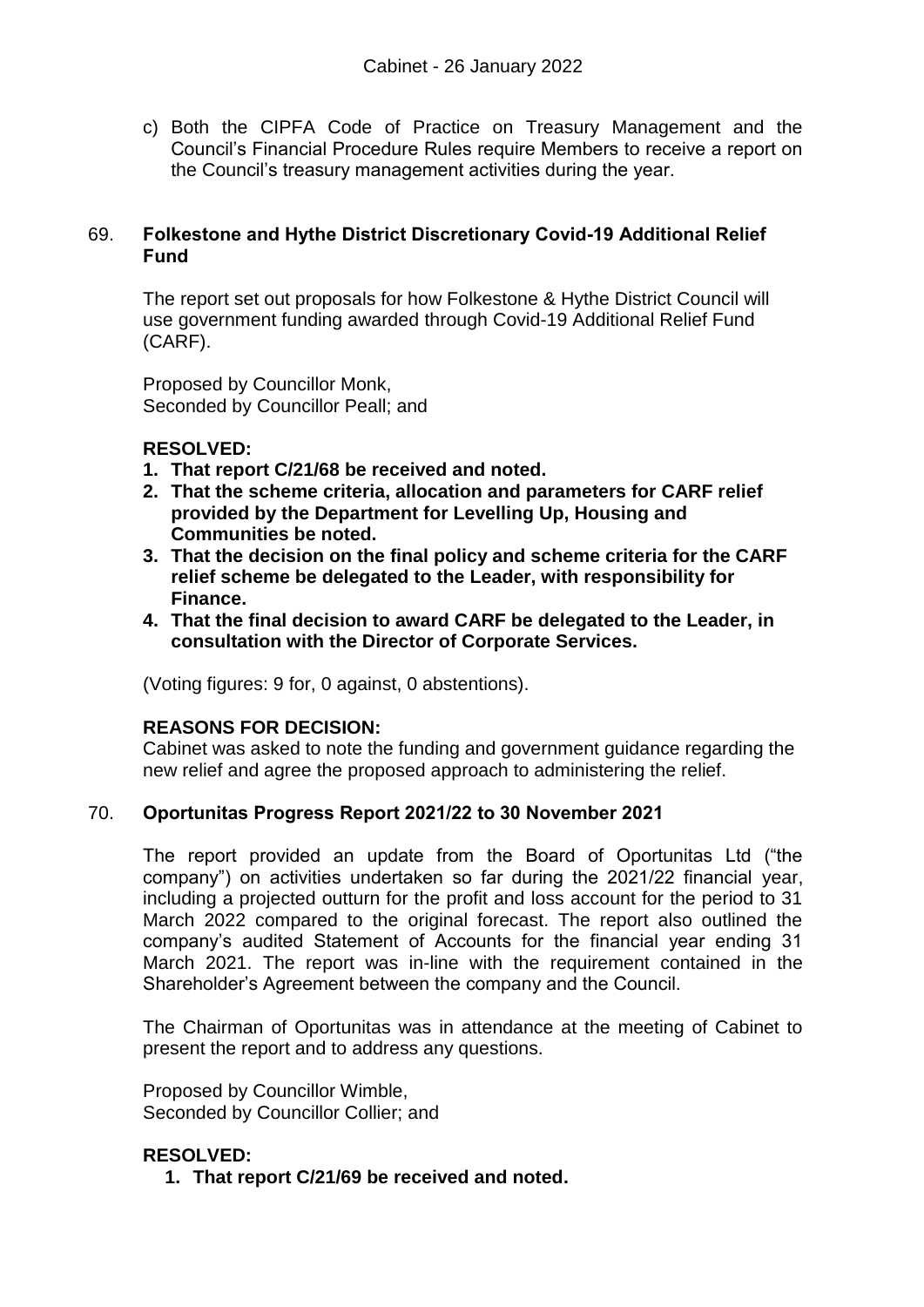- **2. That the Full Statement of Accounts and Directors' Report for the financial year ending 31 March 2021 be noted.**
- **3. That the latest projected outturn for the Profit and Loss Account of Oportunitas Limited for the financial year ending 31 March 2022 be noted.**

(Voting figures: 9 for, 0 against, 0 abstentions).

# **REASON FOR DECISION:**

Cabinet is asked to agree the recommendations because Oportunitas Ltd ("the company") is required to provide regular updates to Cabinet as set out in the Shareholder's Agreement between the company and the Council.

# 71. **Infrastructure Funding Statement 2021**

In accordance with the latest revisions made via the Community Infrastructure Levy (Amendment) (England) (No. 2) Regulations 2019), from December 2020 local authorities must publish an Infrastructure Funding Statement (IFS). The IFS document provided a summary of all financial and non-financial developer contributions relating to Section 106 Legal Agreements (S106) and the Community Infrastructure Levy (CIL) within Folkestone & Hythe District for a given financial year. The report sought approval of the IFS, and identified the infrastructure needs, the total cost of this infrastructure, anticipated funding from developer contributions, and the choices the authority has made about how these contributions will be used.

Proposed by Councillor Monk, Seconded by Councillor Mrs Hollingsbee; and

### **RESOLVED:**

- **1. That report C/21/59 be received and noted.**
- **2. That the Council accepts the proposed Infrastructure Funding Statement contained in Appendix 1 of the report, which is to have immediate effect and be published.**

(Voting figures: 9 for, 0 against, 0 abstentions).

### **REASONS FOR DECISION:**

To replace the Regulations 123 List which has been deleted by legislation and replace with the Infrastructure Funding Statement in accordance with the regulations.

### 72. **Equality and Diversity Annual Report 2020-21**

The Equality Act 2010 places a statutory duty on the council to prepare and publish information annually to demonstrate compliance with the Public Sector Equality Duty. The draft Equality & Diversity Annual Report was therefore presented for consideration and approval prior to publication.

Proposed by Councillor Mrs Hollingsbee, Seconded by Councillor Peall; and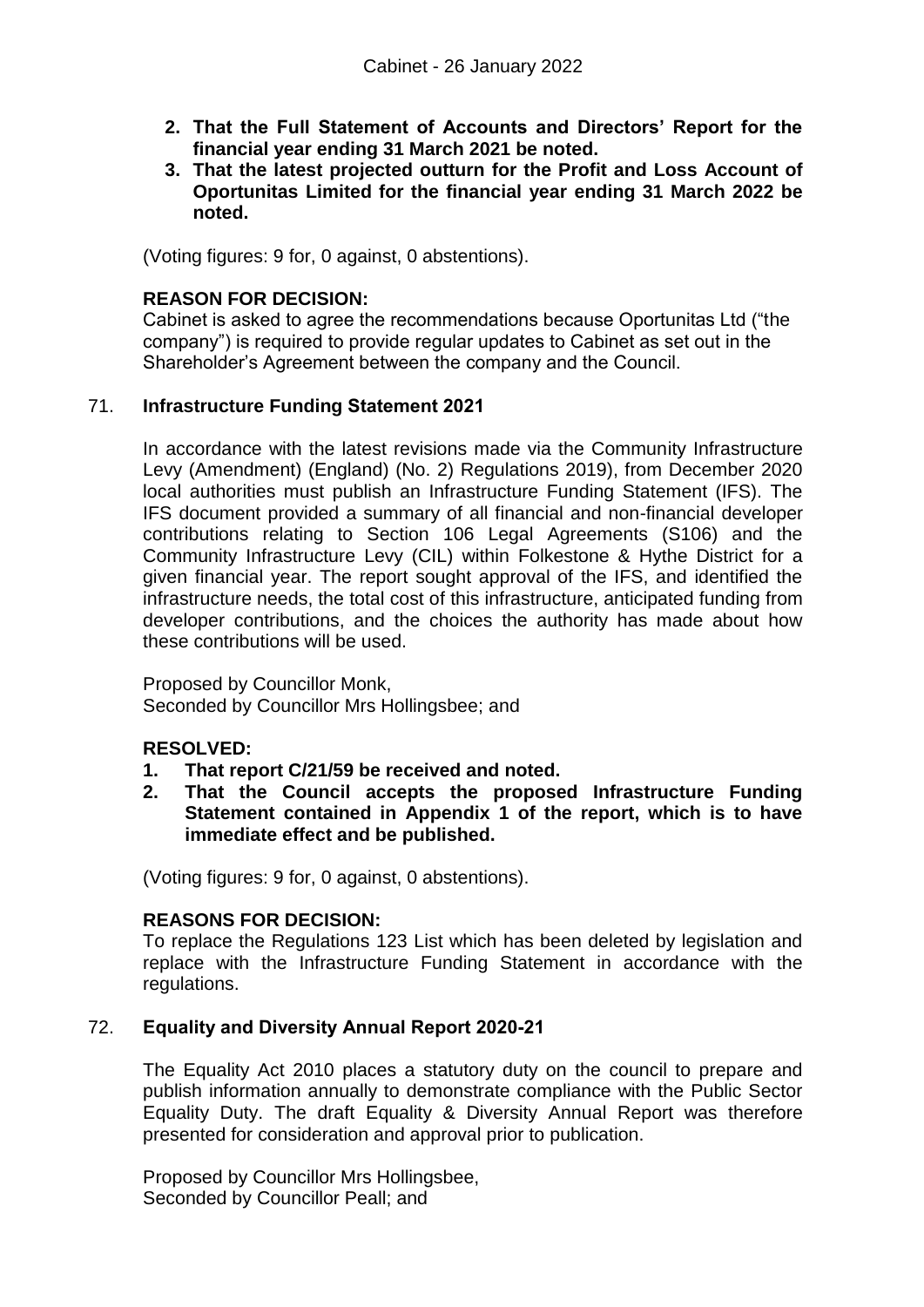# **RESOLVED:**

- **1. That report C/21/72 be received and noted.**
- **2. That the draft Equality & Diversity Annual Report outlined in Appendix 1 of the report be approved.**

(Voting figures: 9 for, 0 against, 0 abstentions).

# **REASONS FOR DECISION:**

The council needs to ensure that it meets the statutory requirements of the Public Sector Equality Duty. The report demonstrated the council's commitment to positively contributing to the advancement of equality and good relations, summarises the activities undertaken in 2020-21 to promote equality, diversity, and inclusion, and highlights the positive measures that have been taken to remove barriers, improve access to services, and increase customer satisfaction.

# 73. **Housing Asset Management Strategy**

The Housing Asset Management Strategy (HAMS) is the primary document in a library of housing strategies that provide direction for the future maintenance, improvement and development of the council's housing stock along with its small commercial portfolio and other non HRA properties the housing service has responsibility for.

The strategy has been considered by the Overview and Scrutiny Committee, the Strategic Tenants Panel, along with a wider consultative group of tenants. Where appropriate amendments have been made to the HAMS (attached at Appendix A to the report) with the changes detailed in the report.

Proposed by Councillor Godfrey, Seconded by Councillor Wimble; and

### **RECOMMENDATIONS:**

- **1. That report C/21/71 be received and noted.**
- **2. That the Housing Asset Management Strategy be approved.**

(Voting figures: 9 for, 0 against, 0 abstentions).

### **REASONS FOR DECISION:**

The Housing Service came back in-house in October 2020. Since then a huge amount of work has been undertaken to embed the service within the wider council, move the service out of regulation and ensure that tenants are at the heart of everything that we do.

It is now time to take a strategic view on how we maintain and regenerate our existing stock and develop new homes that are fit for the future. There are many competing demands on the Housing Revenue Account (HRA) budgets; The Housing Asset Management Strategy considers these demands and defines a set of objectives and priorities that will inform future maintenance, retrofitting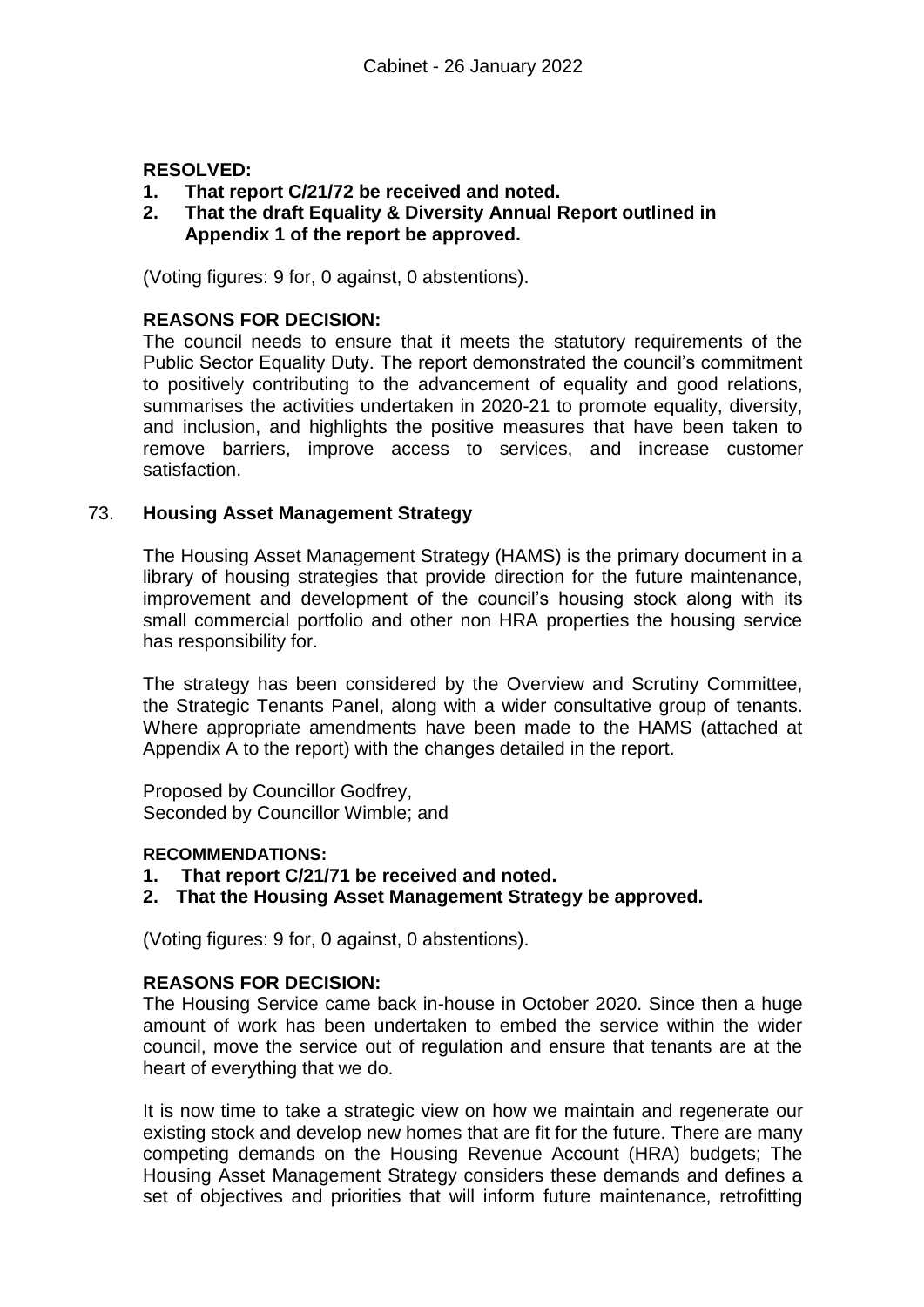and development. The HAMS is a vital document that is required to inform the new HRA 30 year Business Plan which will provide the budget framework to deliver our ambitions.

# 74. **Otterpool Park LLP Draft Updated Business Plan**

The report presented the first annual update of the strategic business plan for Otterpool Park Limited Liability Partnership (LLP). The draft updated plan provided commentary on progress achieved to date and set out the priorities and key milestones for the LLP over the next 12-18 month period.

Proposed by Councillor Monk, Seconded by Councillor Peall; and

# **RESOLVED:**

- **1. That report C/21/70 be received and noted.**
- **2. That the updated Business Plan submitted by the Board of Otterpool Park Limited Liability Partnership and contained in the Appendix to the report be agreed.**

(Voting figures: 6 for, 1 against, 1 abstentions).

*Councillor Mrs Hollingsbee sat in the public gallery during the debate on this item, and did not participate in the debate or vote.* 

# **REASONS FOR DECISION:**

Cabinet was asked to agree the recommendations so that the Otterpool Park Limited Liability Partnership can continue to deliver the project as detailed in the business plan.

### 75. **Princes Parade**

The provision of a new leisure centre, housing and public open space at Princes Parade has previously been approved by Cabinet. The report gave an update on the status of the project, recommended appointment of the leisure centre operator and build contractor and sought approval for financial capital and revenue provision to complete the project.

Dan Brenchley (BAM), Stephen Jepson (Hadron Consultancy), Dean Lucas (Faithful and Gould), Simon Molden (The Sports Consultancy), and Seamus Lefroy-Brooks (LBHGEO) were in attendance at the meeting to respond to any questions from Members.

Councillor Whybrow asked a number of detailed questions and made comments on various issues including land contamination and monitoring, climate change and rising sea levels, the ecology at the site, the marketing of residential land and the increase in required funding. She also raised concerns about the potential long term (50 year) timescale for repayment of the loan to cover the funding shortfall.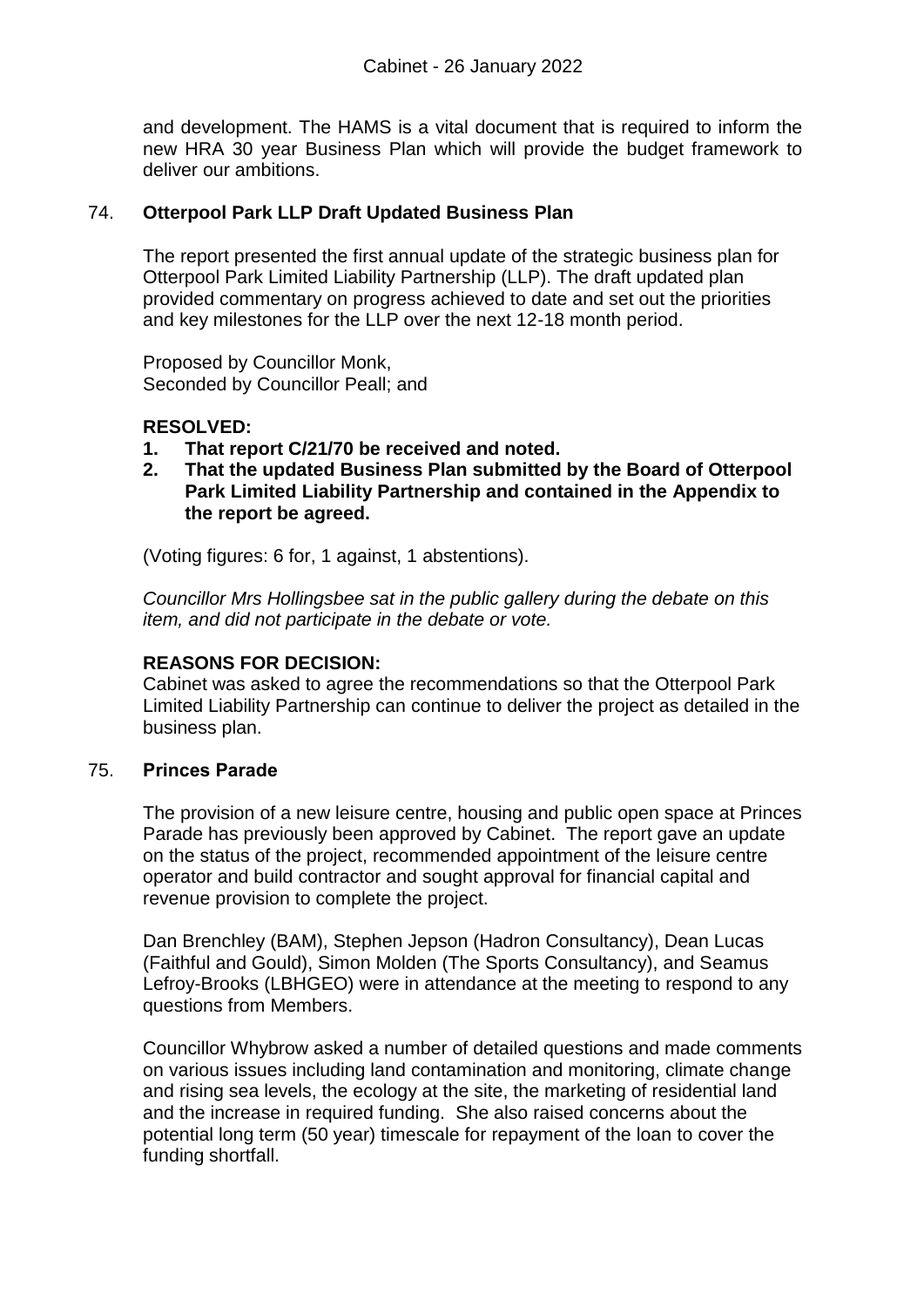Members were advised that full details of the responses would be available on the recording of the meeting placed on the council's website<sup>1</sup>.

Proposed by Councillor Monk, Seconded by Councillor Godfrey; and

# **RESOLVED:**

l

- **1. That report C/21/75 be received and noted.**
- **2. That the revised budget and funding requirement, as detailed in paragraph 3.4 be agreed, and its inclusion in the Medium Term Capital Programme (MTCP) and revenue budgets be recommended to Council as required.**
- **3. That additional funding be agreed to progress the installation of solar cells on the leisure centre, subject to planning considerations, of £100,000 drawn from the Climate Change Reserve as set out in paragraph 2.4.6.**
- **4. To accept £2 million Brownfield Land Release Funding (BLRF) as described in paragraph 3.6.1 and to delegate to the Director of Housing and Operations, in consultation with the Leader of the Council, the authority to seek and approve other forms of external funding for this project as and when they become available.**
- **5. That the contract for the operation of the leisure centre be awarded to Freedom Leisure (Wealden Leisure Ltd) for the period of the contract as set out in section 2.5.**
- **6. That the disposal of land for housing, in line with delegation arrangements previously set out in Cabinet report C/18/69 (February 2019) be noted.**
- **7. That the contractors BAM proceed to the next stage of the project as outlined in the report (i.e. Phase 1 and 2 works) and the construction contract be finalised on this basis.**
- **8. That it be agreed that, in line with the recommendation from Cabinet of May 2014 (report C/14/01), at an appropriate time, a legally binding covenant be drawn up to protect the scheme's proposed parkland and open space from any future development proposals not directly related to the site's leisure and educational objectives (paragraph 2.2.6) and the establishment of a strategic play area be noted.**
- **9. That the authority to implement the steps required to complete the project be delegated to the Director - Housing and Operations, in consultation with the Leader and the Cabinet Member for Special projects.**
- **10. To note that the decision from the Secretary of State (SoS) relating to the Stopping Up Order of Princes Parade has not yet been received and, subsequent to that decision, there will be a period whereby a judicial review could be lodged (see section 2.3), and**

<sup>1</sup> Post meeting note - Detailed responses to questions asked at the meeting are being made available on the relevant project part of the council's website.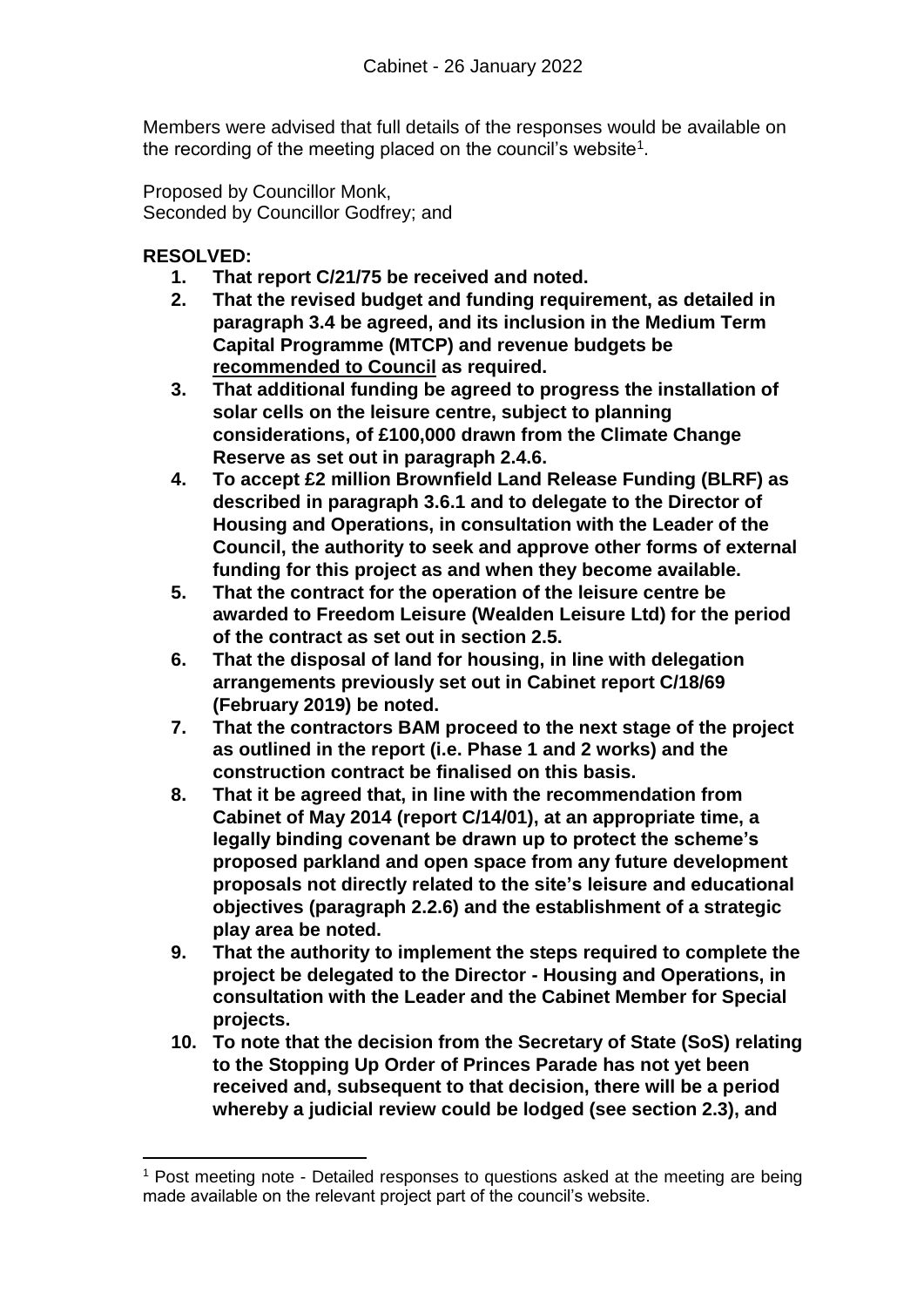**agree to proceed delivering the project at risk while the SoS's decision is finalised.**

- **11. That the headline implications if the project does not proceed as outlined in this report be noted (paragraph 4.1).**
- **12. That the web site continues to be the primary channel for information relating to the project, with those interested in project detail and updates being directed to that source for relevant information (see section 5).**

(Voting figures: 7 for, 2 against, 0 abstentions).

Councillors Prater and Whybrow asked it to be recorded that they had voted against the recommendations. Councillor Peall asked it to be recorded that he had voted in favour of the recommendations.

# **REASONS FOR DECISION:**

Cabinet was asked to agree the recommendations because the project has reached decision points needed to deliver the project, and timely decisions are required to be included within the Council's respective budgets.

# 76. **Update on the development of the Highview site**

Cabinet approved the acquisition of the former Highview School site in Folkestone in April 2017 (minute number 79 applies). The site will enable the development of 30 Council homes for affordable rent and shared ownership purchase. To enable the new homes to be as energy efficient as possible and meet the standard to be zero carbon in use, the current viability assessment for the development shows that the development repayment period is likely to exceed the agreed timescale of 30 years set out in the current HRA Business Plan.

Proposed by Councillor Godfrey, Seconded by Councillor Peall; and

# **RESOLVED:**

- **1. That report C/21/64 be received and noted.**
- **2. That the development programme for the Highview site, which will deliver 30 zero carbon in use affordable Council homes for rent and shared ownership purchase, be approved.**
- **3. That the project will exceed the 30 year break even period, as set out in the current HRA Business Plan, with an anticipated payback period of 34 years according to the RIBA stage 4 cost plan.**
- **4. That Officers apply to the Homes England Affordable Homes programme for funding towards the project and delegated authority be given to the Director, Housing & Operations to accept the grant if the bid is successful.**
- **5. That Officers issue a tender for the Design & Build contract for the delivery of the residential scheme including associated highways and services works, and delegated authority be given to the Director, Housing & Operations to enter into the contract with the successful**